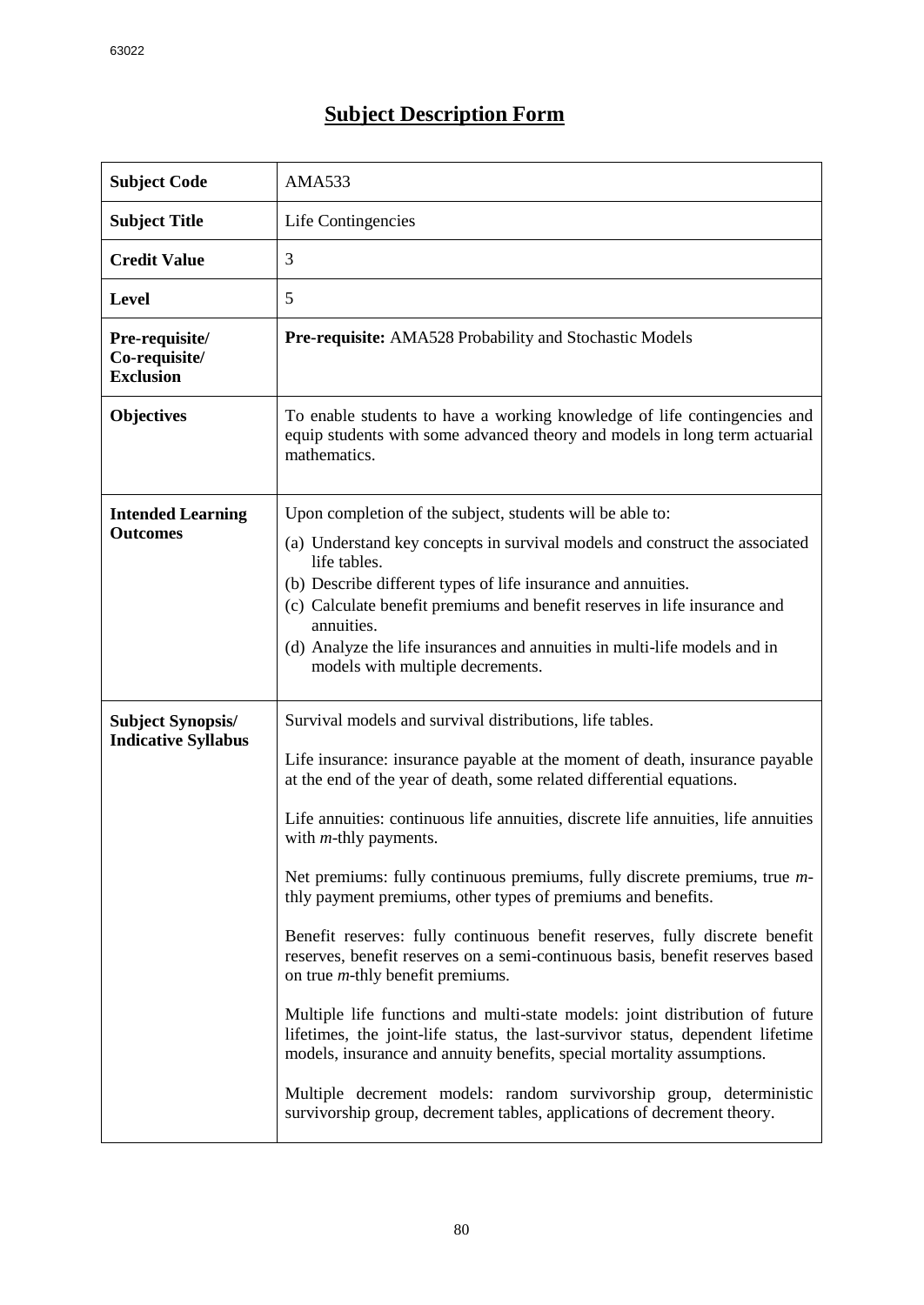| <b>Teaching/Learning</b><br><b>Methodology</b>                                                | The subject will be delivered mainly through lectures and tutorials.<br>The<br>teaching and learning approach is mainly problem-solving oriented.<br>The<br>approach aims at the development of mathematical techniques and how the<br>techniques can be applied to solving problems. Students are encouraged to<br>adopt a deep study approach by employing high level cognitive strategies,<br>such as critical and evaluative thinking, relating, integrating and applying<br>theories to practice. |                                                                                             |              |                |                                                                      |   |  |  |
|-----------------------------------------------------------------------------------------------|--------------------------------------------------------------------------------------------------------------------------------------------------------------------------------------------------------------------------------------------------------------------------------------------------------------------------------------------------------------------------------------------------------------------------------------------------------------------------------------------------------|---------------------------------------------------------------------------------------------|--------------|----------------|----------------------------------------------------------------------|---|--|--|
| <b>Assessment Methods</b><br>in Alignment with<br><b>Intended Learning</b><br><b>Outcomes</b> | Specific assessment<br>methods/tasks                                                                                                                                                                                                                                                                                                                                                                                                                                                                   | % weighting                                                                                 | appropriate) |                | Intended subject learning outcomes<br>to be assessed (Please tick as |   |  |  |
|                                                                                               |                                                                                                                                                                                                                                                                                                                                                                                                                                                                                                        |                                                                                             | a            | b              | $\mathbf{C}$                                                         | d |  |  |
|                                                                                               | 1. Assignments                                                                                                                                                                                                                                                                                                                                                                                                                                                                                         | 20%                                                                                         | ✓            | ✓              | ✓                                                                    | ✓ |  |  |
|                                                                                               | 2. Mid-term Test                                                                                                                                                                                                                                                                                                                                                                                                                                                                                       | 20%                                                                                         | ✓            | ✓              | ✓                                                                    |   |  |  |
|                                                                                               | 3. Examination                                                                                                                                                                                                                                                                                                                                                                                                                                                                                         | 60%                                                                                         | $\checkmark$ | ✓              | $\checkmark$                                                         | ✓ |  |  |
|                                                                                               | Total                                                                                                                                                                                                                                                                                                                                                                                                                                                                                                  | 100 %                                                                                       |              |                |                                                                      |   |  |  |
|                                                                                               | Continuous Assessment comprises of assignments and tests.<br>A written<br>examination is held at the end of the semester.                                                                                                                                                                                                                                                                                                                                                                              |                                                                                             |              |                |                                                                      |   |  |  |
| <b>Student Study Effort</b>                                                                   | Class contact:                                                                                                                                                                                                                                                                                                                                                                                                                                                                                         |                                                                                             |              |                |                                                                      |   |  |  |
| <b>Required</b>                                                                               | Lecture                                                                                                                                                                                                                                                                                                                                                                                                                                                                                                |                                                                                             |              |                | 26 Hrs.                                                              |   |  |  |
|                                                                                               | Tutorial<br>П                                                                                                                                                                                                                                                                                                                                                                                                                                                                                          |                                                                                             |              |                | 13 Hrs.                                                              |   |  |  |
|                                                                                               | Other student study effort:                                                                                                                                                                                                                                                                                                                                                                                                                                                                            |                                                                                             |              |                |                                                                      |   |  |  |
|                                                                                               | Assignment/Mini-project<br>п                                                                                                                                                                                                                                                                                                                                                                                                                                                                           |                                                                                             | 35 Hrs.      |                |                                                                      |   |  |  |
|                                                                                               | Self-study<br>п                                                                                                                                                                                                                                                                                                                                                                                                                                                                                        |                                                                                             |              |                | 63 Hrs.                                                              |   |  |  |
|                                                                                               | Total student study effort                                                                                                                                                                                                                                                                                                                                                                                                                                                                             |                                                                                             |              |                | 137 Hrs.                                                             |   |  |  |
| <b>Reading List and</b><br><b>References</b>                                                  | Broverman, Samuel                                                                                                                                                                                                                                                                                                                                                                                                                                                                                      | Study Guide for the Society<br>of Actuaries Exam LTAM,<br>2019 Edition (Vol. 1 &<br>Vol. 2) |              |                | © S. Broverman,<br>2019                                              |   |  |  |
|                                                                                               | Dickson, D.,<br>Hardy, M,<br>Waters, H,                                                                                                                                                                                                                                                                                                                                                                                                                                                                | <b>Actuarial Mathematics for</b><br>Life Contingent Risks,<br>2nd Edition<br>Chapter 1-8    |              |                | Cambridge<br><b>University Press</b>                                 |   |  |  |
|                                                                                               | Gerber, Hans U.                                                                                                                                                                                                                                                                                                                                                                                                                                                                                        | Life Insurance<br>Mathematics, 3rd Edition<br>Chapters 1-8                                  |              |                | Springer, 1997                                                       |   |  |  |
|                                                                                               | Gerber, H.U.,                                                                                                                                                                                                                                                                                                                                                                                                                                                                                          | Indicator Function and                                                                      |              | North American |                                                                      |   |  |  |